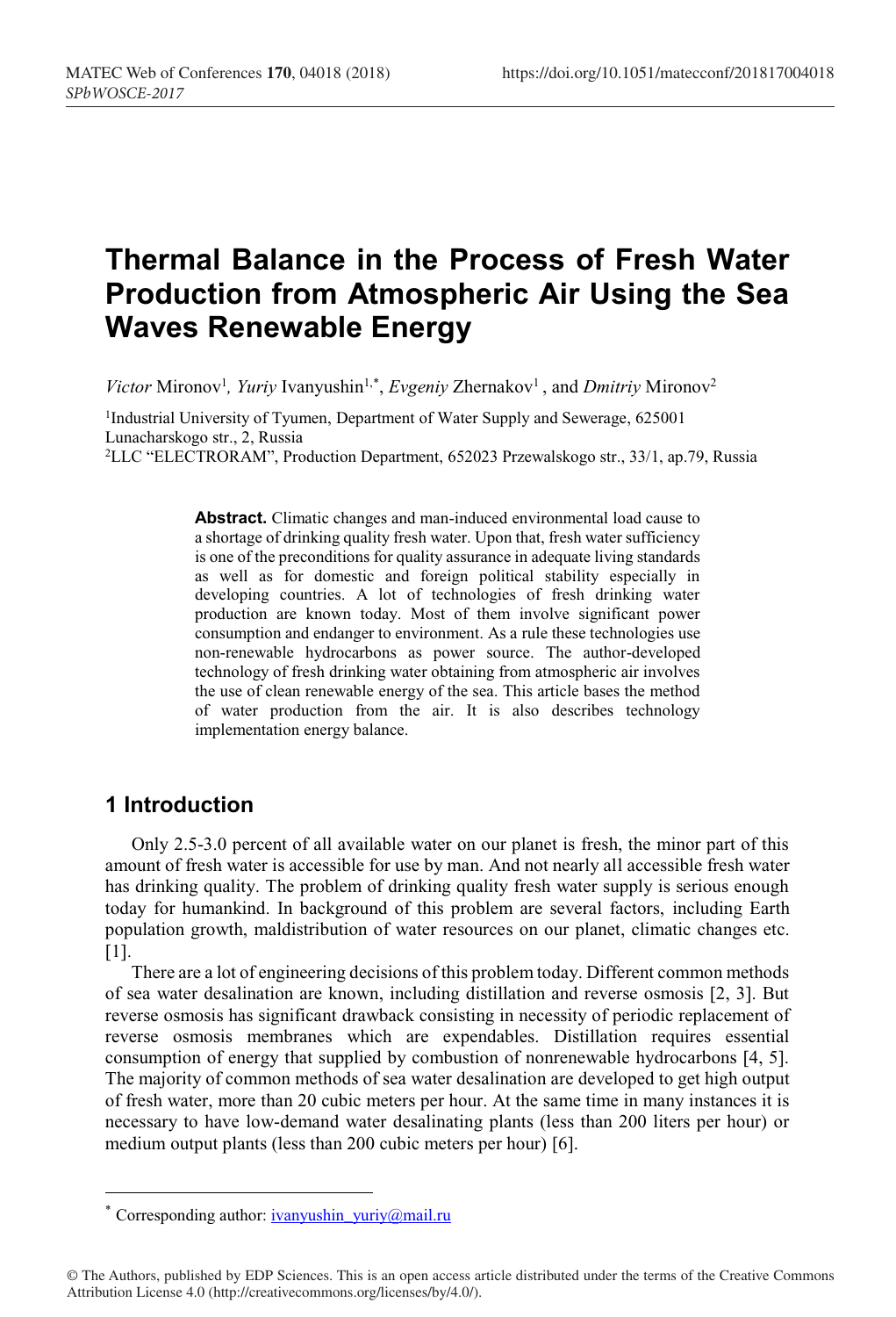Obtaining of the fresh water from atmospheric sea air by condensation could also be referred to the technology of sea water desalination with low or medium fresh water output which doesn't have disadvantages described above [7]. Physical and chemical characteristics of condensate are very high. Such product contains less toxic metals, with little to no contains the bacteriological contamination and it is characterized by low content of deuterium affecting the human livelihood [8]. However, existing condensation technologies based on natural condensation have very low fresh water output. Forced-feed condensation while using existing technologies leads to extra power consumption. This article presents the technology of fresh water production from the atmospheric air by means of condensation using renewable ecologically harmless sea wave energy.

# **2 Technology description**

To obtain the atmospheric condensate we propose to use modular units (see Fig. 1). For condensate production by using such units several technical solutions have been developed. They differ in degree of constructive complexity and energy efficiency. In all cases modular plants operating principle is based on forced saturation of atmospheric air with moisture due to heated sea water evaporation, moisture transfer in consequence of dew-point temperature rising under excess pressure and because of deposition of moisture in cold condenser [9, 10].





а) open cycle operation; b) closed-loop cycle operation using low-grade heat of sea water; с) closedloop cycle operation with condensation heat recuperation for the sea water feeding and heating. 1 – atmospheric air suction inlet; 2 – primary intake line; 3 – bubblers; 4 – internal vessel of the buoy; 5 – intake line; 6 – moisture saturated air receiving device; 7 – compression chamber; 8 – compressed air generator body;  $9 -$ rope;  $10 -$ buoy body;  $11 -$ coiled tubular condenser;  $12 -$ floater to provide buoy positive buoyancy; 13 – inlet hole for the sea water inflow; 14 – compression chamber piston plunger; 15 – sea floor surface; 16 – back pressure valves; 17 – pressure line; 18 – heat exchanger; 19 – dehumidified air discharge; 20 – throttle (expansion valve); 21 – sea water inlet and discharge holes; 22 – storage tank; 23 – low-grade heat exchanger; 24 – water intake pipe.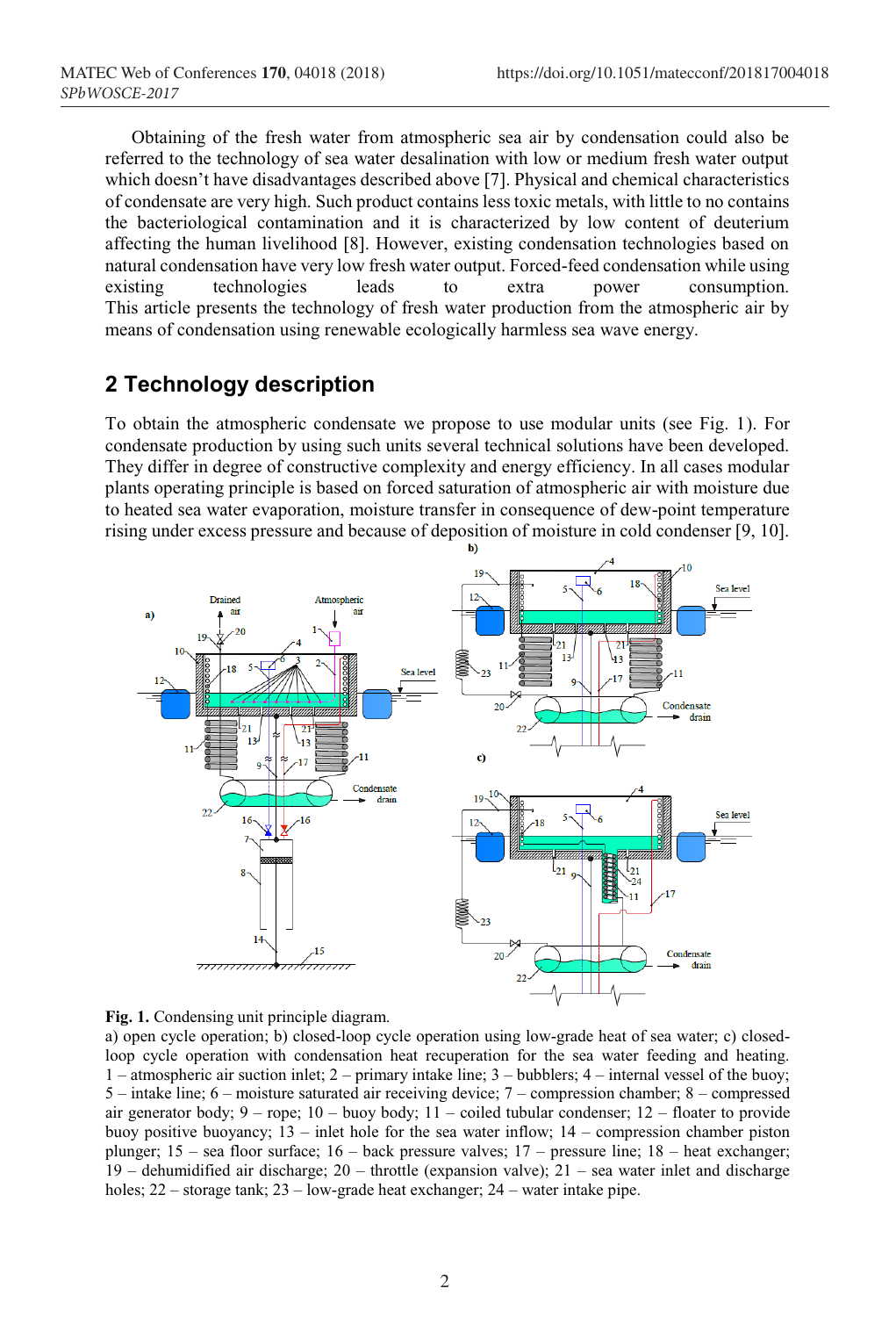Relative humidity of sea atmospheric air varies in a wide range depending on climatic and geographical conditions. In the modular unit (see Fig. 1, a) natural humidity of outside atmospheric air enters through the suction inlet (1) and primary intake line into the internal vessel of the buoy (4) which is situated inside the buoy (10). Further, the air bubbles through the heated sea water inside the buoy (10). Therefore, air becomes heated and saturated with vapour. In the inner tank of the buoy (4) sea water and air are heated by recovered heat released when air is compressed in the chambers (7).

Sea wave energy converter is a compressed air generator (7, 8) which is a compression chamber of piston compressor. The movable part of the compression chambers (7) is connected by ropes (9) with floating part of the plant, including the buoy (10) and coiled tubular condenser under sea level (11). If it is necessary the unit may optionally include a float with positive buoyancy (12). Inside the internal reservoir of the buoy (4) the helical heat exchanger (18) is mounted. The piston plunger (14) is rigidly fixed with sea bottom (15), by means of anchors or dead weight with negative buoyancy. Reciprocating motion of pistons in cylinders (8) is carried out by sea waves. During the air compression in the cylinders (8) its temperature increases.

To prevent reverse air flow, intake and pressure lines (5, 17) are equipped with back pressure valves (16). The compressed air in the pressure line (17) is sequentially fed first into the heat exchanger (18) located in the internal capacity of the buoy (4), and then to the condenser (11). Heat exchanger (18) heats the sea water and air in the reservoir (4) of the buoy (10). Specific humidity of the air sucked in by compressor (8) increases. The moisture contained in the air is condensed in the heat exchanger (18) and in the condenser (11) in a ratio determined by pressure and temperature ratings of the air inside the unit.

To minimize thermal losses of the body of the piston compressor (8), the pressure line (17) and the inner surface of the buoy internal vessel (4) are covered with thermal insulation. Condensation of moisture from the air happens on inner walls of the heat exchanger (18) and condenser (11). The condensate is collected in cumulative storage tank (22). Exhausting of dehumidified air is emitted into the atmosphere through the throttle (20) via line (19). For the open cycle operation (see Fig. 1a) dehumidified air exhausts into the atmosphere. For the scheme of closed-loop cycle operation, (see Fig. 1 b, c) we arranged air exhaust into the internal vessel of the buoy. This helps to prepare better quality air, which does not need extra filtering.

During the cold period, the temperature of dried exhausted air is higher than the temperature of outside air because of using less heated sea water in the closed-loop cycle. As a result decreases the energy needs for the air heating and its moisture saturation inside the buoy vessel. Transfer of the outside seawater heat goes on in the heat exchanger (21).

Closed-loop cycle operation effectiveness could be improved by using of heat recovery (see Fig. 1, c) generated in the tubular condenser (11) during moisture condensation. Condenser (11) and water intake pipe (24) together are the heat interchange apparatus provided for heating and feeding of the sea water to the internal vessel of the buoy (4).

Dimensions of the heat exchanger (18) as well as mass of the air inside are chosen to provide heat transfer of compressed air to the vessel of the buoy (4) in conditions of almost constant agent temperature during the cycle.

#### **3 Thermal balance modules**

Let's analyze the process of fresh water (condensate) obtaining from moisturized sea air using described technology as an example of closed-loop cycle (see schematic b). In principle, ignoring heat losses in modules, the energy balance for the operation cycle has to be written as: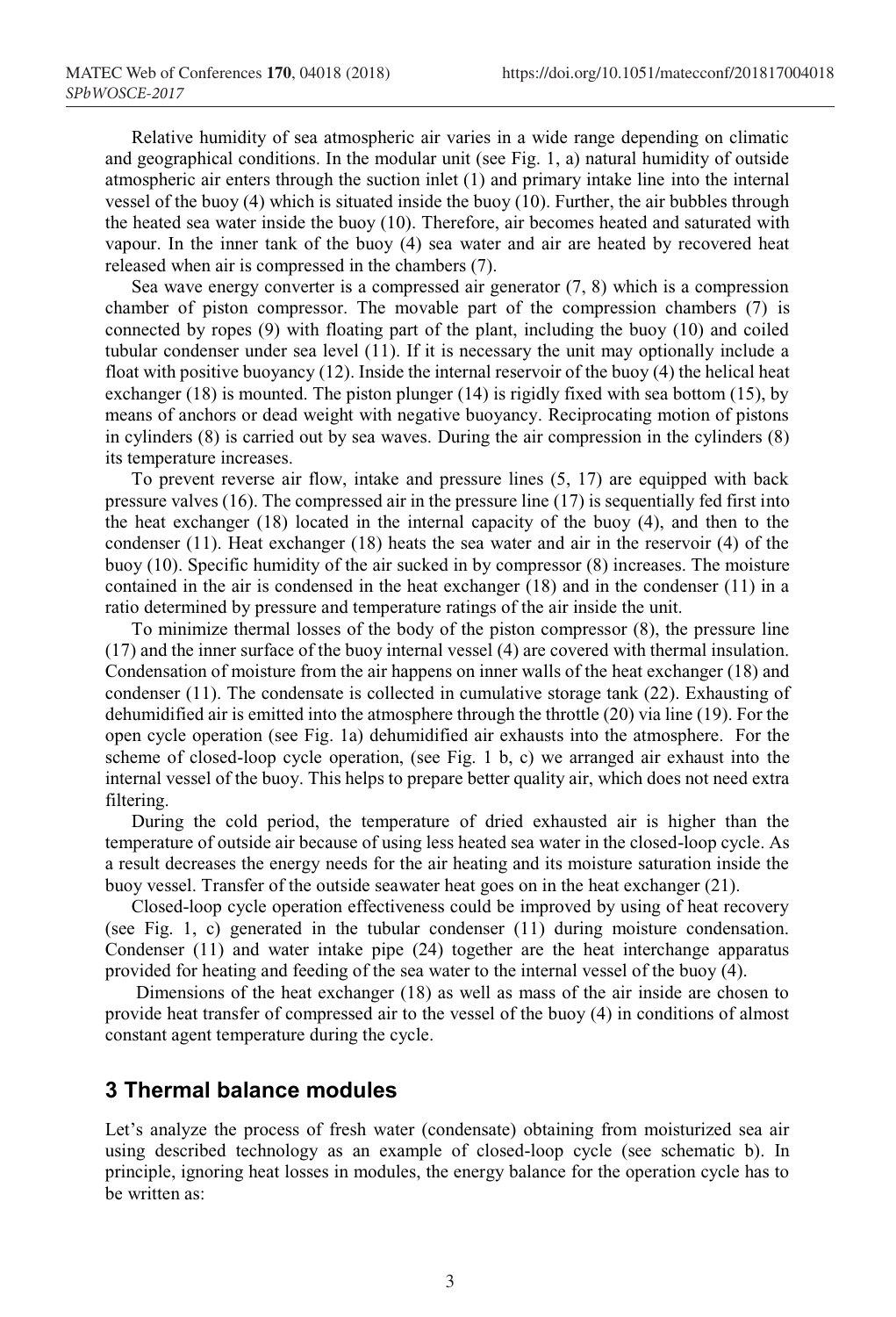$$
E_p + Q_{con}^1 = Q_{air} + Q_{water} + Q_{evo}, \qquad (1)
$$

where:  $E_p$  is the energy given to the agent (air) during compression, J;  $Q_{con}^1$  – steam condensation heat, while condensate dropout on inner walls of the heat exchanger (18), J;  $Q_{\text{air}}$  – heat input necessary for dried air inlet warming, J;  $Q_{\text{evo}}$  – heat absorbed while seawater evaporation inside the buoy, J;  $Q_{\text{water}}$  – heat input necessary for warming of the water coming into the buoy internal vessel (4) instead of condensated, J.

The left side of the energy balance equation shows the energy given to the agent (air), the right side of the equation includes all of the energy input. For a first approximation moisture saturated air compression process could be concerned as adiabatic. Adiabatic air compression is described by formula [11, 12]:

$$
E_p = \frac{k}{k-1} \cdot p_{\text{atm}} \cdot V_{\text{com}} \cdot \left[ \left( \frac{p_{\text{fin}}}{p_{\text{atm}}} \right)^{\frac{k-1}{k}} - 1 \right],\tag{2}
$$

where: *k* is air isentropic volume exponent;  $p_{\text{atm}}$  – absolute initial (atmospheric) pressure, Pa;  $V_{com}$  – compression chamber volume, m<sup>3</sup>;  $p_{fin}$  – absolute pressure after the compression, Pa.

Air temperature potential increases during the compression process because the air receives the quantity of heat  $Q_p$ , whilst  $Q_p = E_p$ .

$$
Q_p = c_{air} \cdot \overline{M}_{wa} \cdot (T_2 - T_1), \tag{3}
$$

where:  $T_I$  – is steady temperature in buoy internal vessel (temperature of moisturized air induced to the compression chamber), K; *сair* – mean specific heat of the air, J/kg∙К, in a range of changes of operational temperatures and pressures;  $M_{wa}$  – moisture saturated air mass, kg;  $T_2$  – after compression temperature, K:

$$
T_2 = \left(\frac{p_{fin}}{p_{atm}}\right)^{\frac{k-1}{k}} \cdot T_1;
$$
\n<sup>(4)</sup>

The pressure developed by compression chambers:

$$
p_{fin} = p_{atm} + p_{hs} = p_{atm} + \rho \cdot g \cdot H,\tag{5}
$$

where:  $p_{hs}$  is hydrostatic pressure of water layer above compression chamber, Pa;  $\rho$  – sea water density,  $kg/m^3$ ;  $g$  – gravity factor,  $m/s^2$ ;  $H$  – compression chamber immersion depth, m.

Compression chamber volume based on specifications:

$$
V_{com} = \frac{\pi \cdot D_c}{4} \cdot h,\tag{6}
$$

where:  $D_c$  – compression chamber cylindrical cavity diameter, m;  $h$  – compression chamber operating run corresponded with sea wave height, m.

While units are in operation, the moisturized air could be in several states: in the buoy internal vessel at the temperature  $T_1$  and absolute pressure  $p_{atm}$ , in the condenser at the temperature  $T_1$  and absolute pressure pfin, in atmosphere at the temperature of outside air  $T_a$ and absolute pressure *patm*, (to be considered in open cycle design calculation).

Moisturized air should be regarded as a mix of following separate components: dried air and steam. In this case moisturized air density could be determined relying on partial pressure by known formula [13]:

$$
\rho_{wa} = \frac{\varphi \cdot p_1 \cdot \mu_{water} + (p_{atm} - \varphi \cdot p_1) \cdot \mu_{air}}{R_0 \cdot T_1},\tag{7}
$$

where: *φ* is relative humidity of the air in the buoy internal vessel; *µwater* – molar weight of the steam (water), kg/mole; *µair* – air molar weight, kg/mole; *R0* – universal gas constant, J/(mole∙К); *р<sup>1</sup>* – steam partial pressure, calculated by [14]: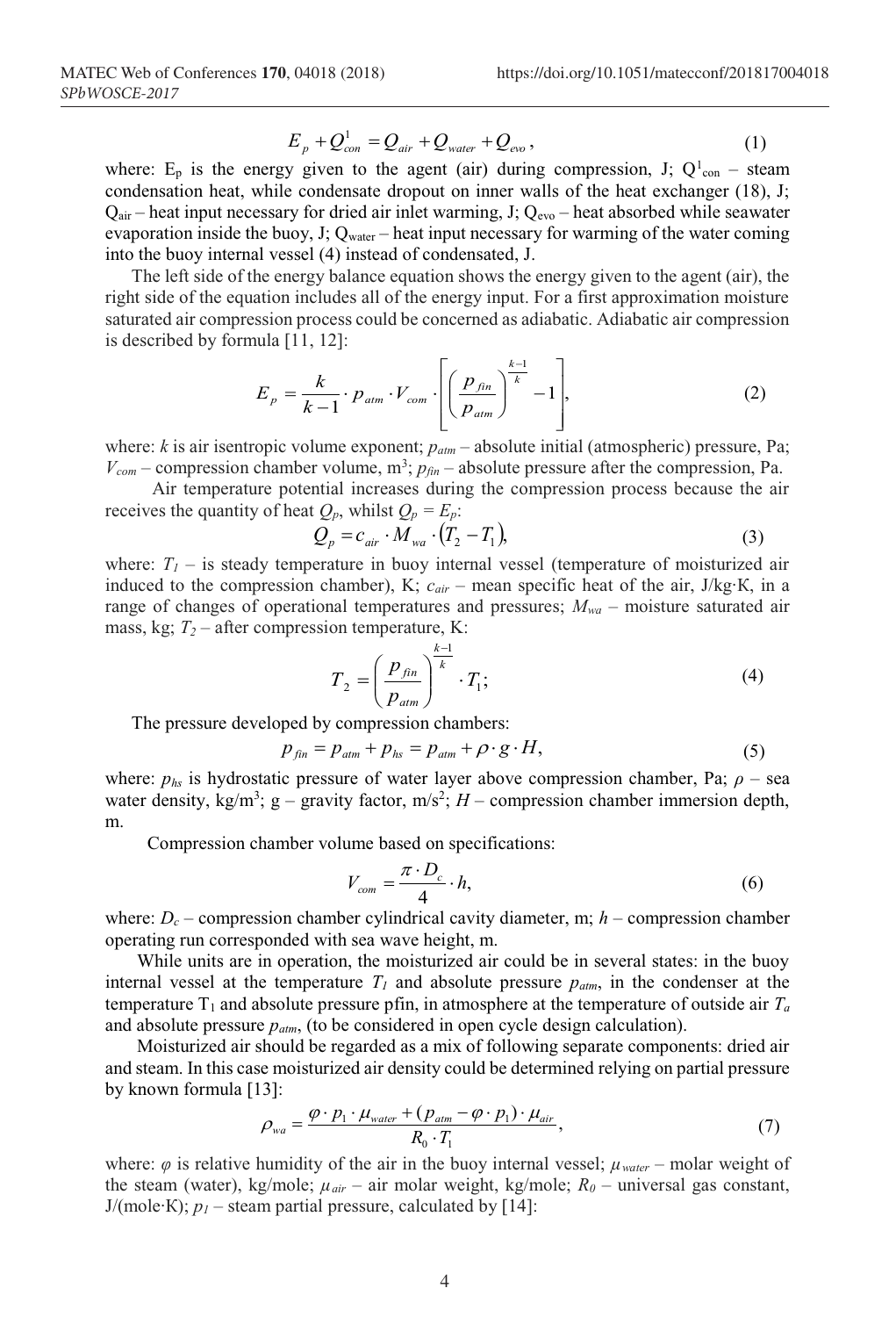$$
p_1 = \left(1.0016 + \frac{3.15 \cdot p_{\text{atm}}}{10^8} - \frac{7.4}{p_{\text{atm}}}\right) \cdot 611.2 \cdot e^{\frac{17.62 T_1^C}{243.12 + T_1^C}} \tag{8}
$$

where:  $T_l^C$  is the temperature in the buoy internal vessel, degrees Celsius,  $\rm ^oC$ .

Relation (7) allows getting moisturized air density values with sufficient degree of precision in the range if temperatures from  $0^{\circ}$ C to 100 $^{\circ}$ C. So the weight of moisturized air and its components in an enclosed volume  $V_{com}$  are equal:

$$
M_{wa} = \rho_{wa} \cdot V_{com};\tag{9}
$$

$$
M_{\text{water}} = \rho_{\text{water}} \cdot V_{\text{com}}; \tag{10}
$$

$$
M_{\text{air}} = \rho_{\text{air}} \cdot V_{\text{com}}.\tag{11}
$$

where:  $\rho_{\text{water}}$  – steam density, kg/m<sup>3</sup>;  $\rho_{\text{air}}$  – dry air density, kg/m<sup>3</sup>.

Densities, weights and volumes (if necessary) of inlet moist air and its components are calculated using formulas (6-10).

Energy consumption for heating of sea water coming into the reservoir (4) instead of condensed *Qwater*, J, is:

$$
Q_{\text{water}} = c_{\text{water}} \cdot M \cdot (T_1 - T_w), \tag{12}
$$

where: *сwater* is inlet sea water heat capacity, J/(kg∙K); *Tw* – outside sea water temperature, equal to the air temperature achieved in condenser,  $K$ ;  $M$  – weight of the condensated moisture assumed equal to the weight of sea water coming into the vessel (4), kg:

$$
M = M_{\text{water}} - M_{\text{res}}\,,\tag{13}
$$

where:  $M_{water}$  is weight of water contained in the moist air sucked into compression chambers, kg;  $M_{res}$  – residual content of moisture in the air after condenser at the temperature  $T_w$  and absolute pressure *рfin*.

Heat energy absorbed during water evaporation in the buoy internal vessel *Qevo*, J, is:  $Q_{\text{ev}} = c_{\text{ev}} \cdot M,$  (14)

where: *сevo* is specific heat of evaporation, J/kg.

Energy consumption for heating of inlet dry and expanded air *Qair*, J, is:

$$
Q_{air} = [c_{air} \cdot M_{air} + c_{water} \cdot M_{res}] \cdot (T_1 - T_w),
$$
\n(15)

where: *сair* is dry air heat capacity, J/(kg∙K).

Moisture condenses in the coiled tubular condenser (11) and condenser (18). So all condensed moisture could be shown as a sum:

$$
M = M_{hex} + M_{con},\tag{16}
$$

where:  $M_{hex}$  is the weight of water condensed during air movement in the heat exchanger (18), kg; *Мcon* – the weight of water condensed during air movement in the coiled tubular condenser (11), kg.

The amount of heat generated while moisture condensation in the buoy heat exchanger is:

$$
Q_{con}^1 = c_{hex} \cdot M_{hex},\tag{17}
$$

where:  $c_{hex}$  – condensation latent heat, J/kg.

On conversion to one kilogram of moisture saturated air thermal energy balance equation looks like:

$$
\frac{1}{M_a} \cdot [Q_p + Q_{con}^1] = \frac{1}{M_a} \cdot [Q_{air} + Q_{water} + Q_{evo}].
$$
\n(18)

For the open cycle (see schematic a) thermal energy balance equation looks similar to the formula (18). The only difference is in discharge of dry air into the atmosphere and inlet of the air from outside. In this case energy consumption for heating and evaporation of sea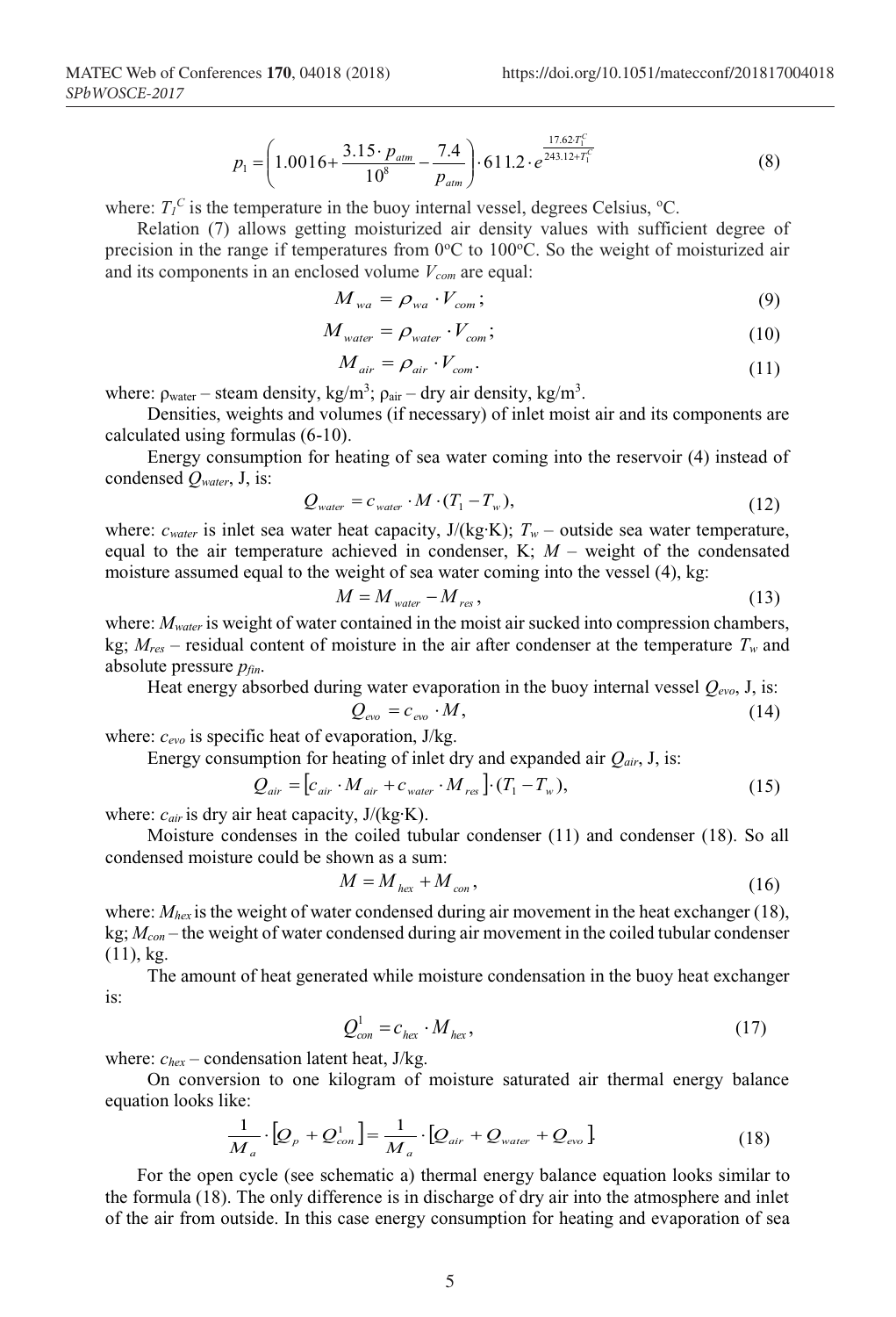water could be less because inlet sea atmospheric air is initially enough saturated with moisture. So the weight of evaporated sea water *M* is determined as:

$$
M = M_{\text{water}} - M_{\text{water}}^{\text{out}},\tag{19}
$$

$$
Q_{con}^1 = c_{hex} \cdot M_{hex},\tag{20}
$$

where:  $M<sup>out</sup>_{water}$  – is weight of the steam contained in atmospheric air, kg. It is determined using formulas (6-10) depending on outside air temperature *Tair* and atmospheric pressure *patm.*

Energy input for heating of inlet atmospheric air  $Q_{air}$  in case of operating in the open thermodynamic cycle during the worm period is also should be decreased because of the heat is needed from higher temperature  $T_{air}$  to  $T_1$ :

$$
Q_{air} = \left[c_{air} \cdot M_{air} + c_{water} \cdot M_{water}^{out}\right] \cdot (T_1 - T_{ait}).
$$
\n(21)

Application of thermal energy balance equation (18) allows to design the plants for fresh water obtaining with specific parameters and characteristics actual for the place of their installation. Such parameters are: compression chambers immersion depth *H* (m), ambient sea water temperature  $T_w$  (K), outside air temperature  $T_{air}$  (K) and humidity  $\varphi$  (%) – for the case of open cycle. Thermal energy balance equation for the closed-loop cycle considering recuperation of the condensation heat for sea water feeding and heating could be written separately for the buoy internal vessel (4) and the heat exchanger (see Fig. 1, c, reference numbers 11 and 24).Thermal energy balance is composed according to the condition that the heat  $Q_p$  given to the air while compressing and condensation heat  $Q^l_{con}$  generated in the heat exchanger while condensation are used only for sea water evaporation inside the buoy vessel and for heating of inlet dry air.

Heating of sea water inflowing to the buoy vessel is made by condensation heat  $Q^2$ <sub>con</sub> generated in the condenser and also by the heat flow *Q1-w* characterizing cooling of compressed air heated from water. On the basis of worded thermal energy balance equations for the *schematic c* look:

for the buoy internal vessel:

$$
\frac{1}{M_a} \cdot [Q_p + Q_{con}^1] = \frac{1}{M_a} \cdot [Q_{air} + Q_{evo}],
$$
\n(22)

for the condenser:

$$
\frac{1}{M_a} \cdot \left[ Q_{con}^2 + Q_{1-w} \right] = \frac{1}{M_a} \cdot Q_{water}.
$$
\n(23)

Amount of heat generated in condenser:

$$
Q_{con}^2 = c_{con} \cdot M_{con},\tag{24}
$$

where:  $c_{con}$  – is condensation latent heat at average air temperature in the condenser and absolute pressure *pfin*, J/kg.

The heat characterizing cooling of compressed air during water heating:

$$
Q_{1-w} = [c_{air} \cdot M_{air} + c_{water} \cdot (M_{res} + M_{con})] \cdot (T_1 - T_w),
$$
 (25)

or relatively heating water

$$
Q_{\text{water}} = c_{\text{water}} \cdot M_f \cdot (T_1 - T_w), \tag{26}
$$

where:  $M_f$  – weight of inflow water supplied to intake pipe, kg.

It stands to mention that weight of water, which is heating  $M_f$  and weight of water, which is evaporating from surface in the buoy *M* are not equal. The difference  $\Delta M = M_f - M$  is value circulating in the buoy internal vessel constantly. Water flow quantity relevant to the weight *ΔМ* is intended for regular water renew as far as water salt content will be rising while operation of the plant.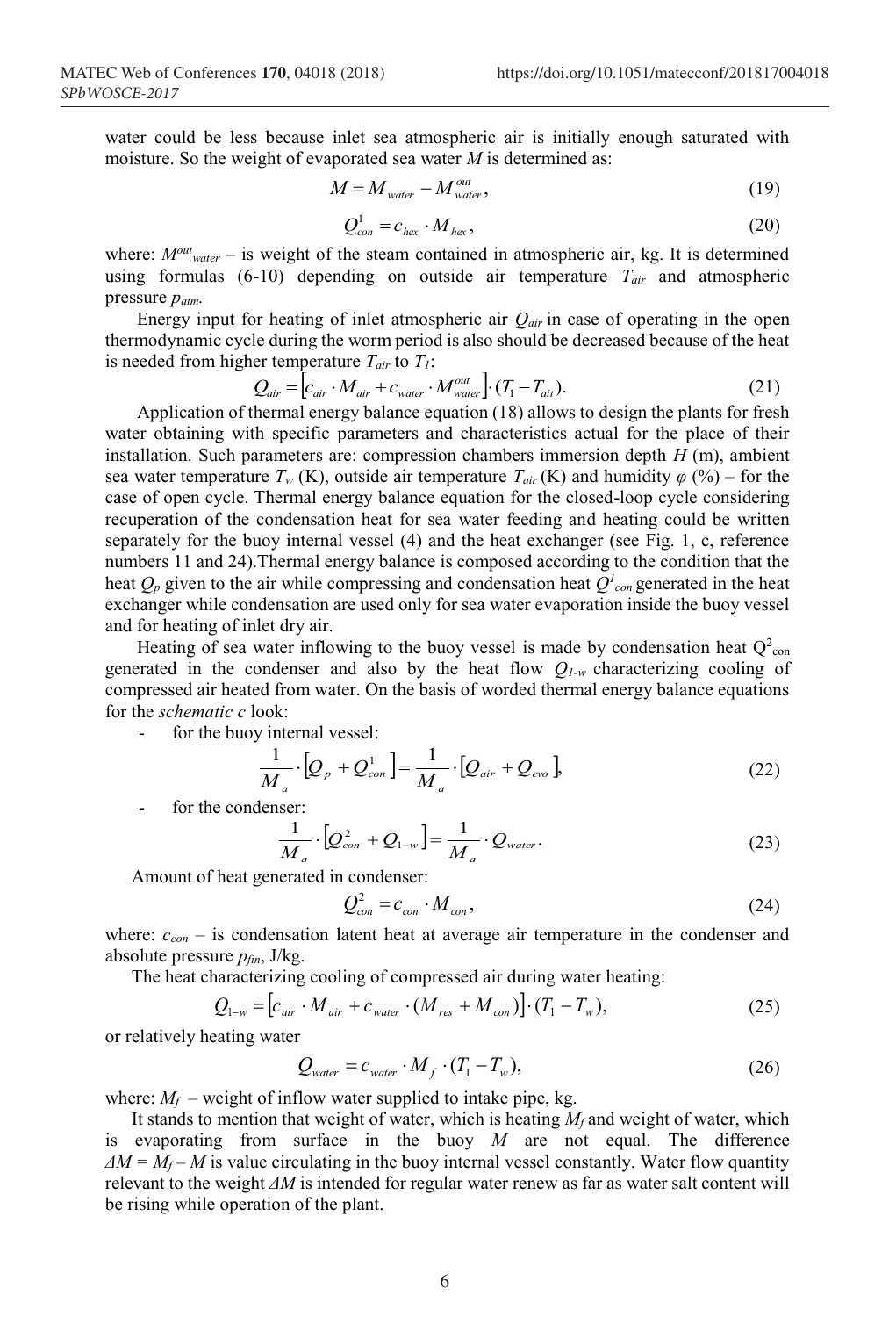#### **4 Results**

Compression chambers immersion depth is major characteristic that has influence on technology output rate. With the use of equations mentioned above (18, 22, 23) characteristic curves were plotted (*see fig. 2-4*). These curves demonstrate dependency relation of condensed water weight (normalized to dry air unit of mass) on compression chambers immersion depth. Calculation considers that water temperature in the buoy internal vessel corresponds to the moist air temperature  $T_l$ . Upper limit of the temperature  $T_l$  is set to 70 °C. Increasing of the set temperature level in the buoy internal vessel leads to salting, precipitated hardness and finally to plant operational faults. Numeric computation has shown that compression chambers immersion depth of 40 meters or more provides generating of compressed air energy as much as necessary to achieve the temperature in the buoy internal vessel (4) more than 100 °C. So the water starts to boil with fast growth of the plant fresh water output and with rapid limescale buildup [15]. For example amount of limescale appeared at water temperature of 80°C is seven times exceeds of its amount appeared after heating the water to a temperature of 60°C. Such operation mode of the plant is not inadmissible.

Compression chambers immersion depth is the major characteristic that has influence on technology output rate. With the use of equations mentioned above (18, 22, and 23) characteristic curves were plotted (see fig. 2-4). These curves demonstrate dependency of relation of condensed water weight (normalized to dry air unit of mass) on compression chambers immersion depth. Calculation considers that water temperature in the buoy internal vessel corresponds to the moist air temperature  $T_I$ . Upper limit of the temperature  $T_I$  is set to 70<sup>о</sup> С. Increasing of the set temperature level in the buoy internal vessel leads to salting, precipitated hardness and finally to plant operational faults. Numeric computation has shown that compression chambers immersion depth of 40 meters or more provides generating of compressed air energy as much as necessary to achieve the temperature in the buoy internal vessel (4) more than 100°C. So the water starts to boil with fast growth of fresh water output and with rapid limescale buildup [15]. For example amount of limescale appeared at water temperature of 80°C is seven times exceeds of its amount appeared after heating the water to a temperature of 60°C. Such operation mode of the plant is not inadmissible.



**Fig. 2.** Weight of the water condensed from one kilogram of air at different temperatures of outside air as a function of compression chambers immersion depth during open cycle.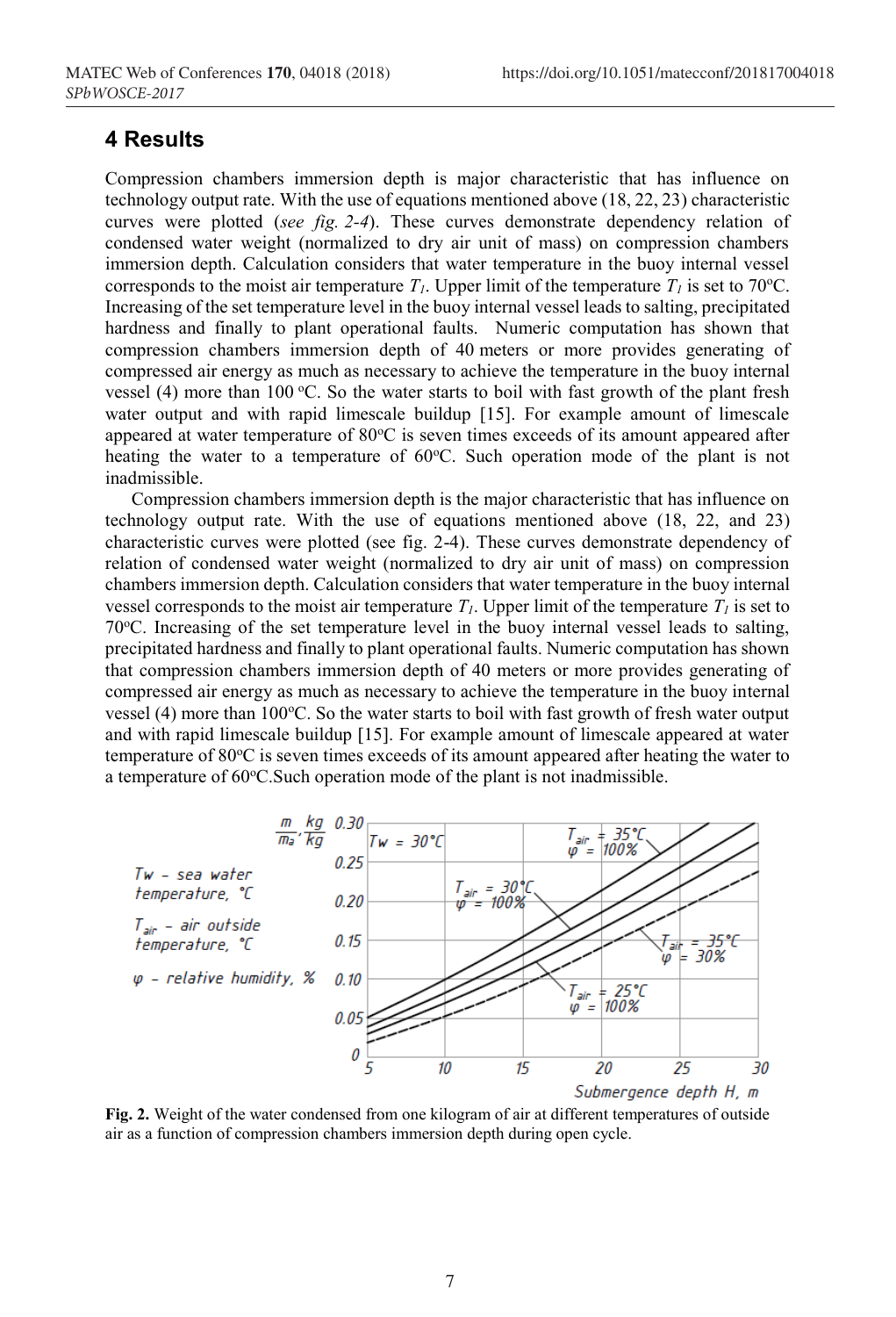

**Fig. 3.** Weight of the water condensed from one kilogram of air at different temperatures of outside air as a function of compression chambers immersion depth during the closed-loop operation cycle using low-grade heat of sea water.



**Fig. 4.** Weight of the water condensed from one kilogram of air at different temperatures of outside air as a function of compression chambers immersion depth during the closed-loop operation cycle with condensation heat recuperation for the sea water feeding and heating.

To determine actual modular plant output it is required to consider cyclicity of operation mode that depends on wave period. The mass of condensed moisture determined with the use of the thermal balance equations (18, 22 and 23) or by its graphic representation (*see Fig. 2- 4*) recalculated to operation cycle. So condenser unit output per hour should be determined as:

$$
M_{hr} = \frac{3600}{t} \cdot \left( \left[ \frac{m}{m_a} \right] \cdot M_a \right),\tag{27}
$$

where: *t* is averaged sea wave period, s;  $[m/m_a]$  – obtained fresh water mass, normalized to one kilogram of the air, kg/kg.

#### **5 Conclusions**

The analysis of modular unit operation for obtaining of clean fresh water from moisture saturated atmospheric air revealed that exploitation of structurally simple open thermodynamic air cycle is effective in warm climatic conditions. In these conditions power consumption for the forced air saturation of moisture vapor is minimal. Closed-loop operation thermodynamic air cycle is more complicated constructively, but more effective for cold climate aquatorium. In closed cycle it is possible to use of lowgrade heat of ambient